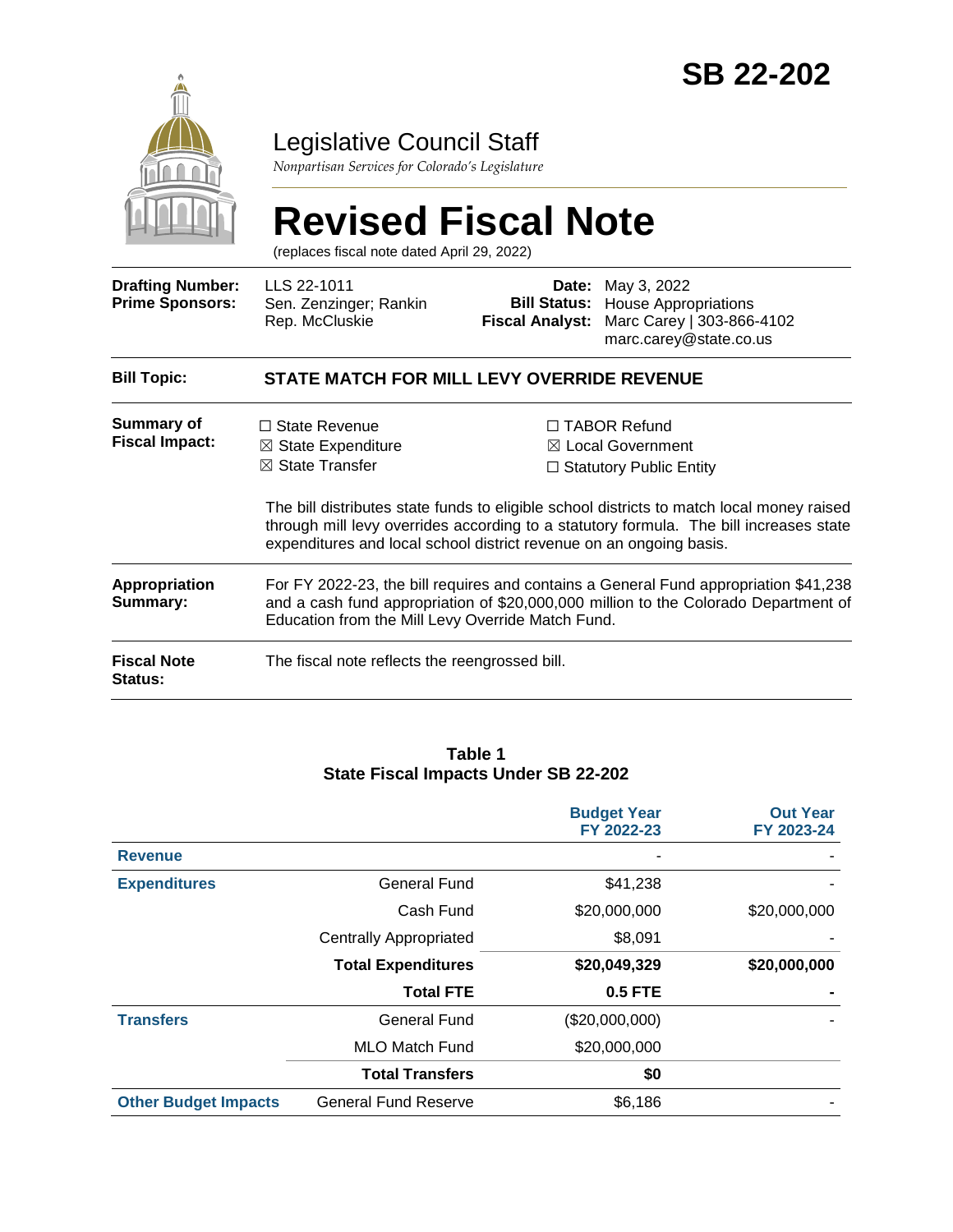## Page 2<br>May 3, 2022 **SB 22-202**

## **Summary of Legislation**

Beginning in FY 2022-23, the bill directs the Colorado Department of Education (CDE) to distribute to each eligible school district and institute charter school an amount of state matching money for local money raised through mill levy overrides (MLOs). To determine the state match, the CDE must calculate following:

- a district's MLO maximum, equal to the number of mills required to generate:
	- o 25 percent of the district's total program for urban and rural districts;
	- o 30 percent of the district's total program for small rural districts; and
- a district's MLO capacity, defined as the number of mills the district may be expected to levy toward the district's MLO maximum, based on the district's median household income.

If a district's MLO capacity is less than its MLO maximum, the district is eligible to receive a state match. The CDE must calculate the state match for each eligible district and institute charter school as specified in the bill and distribute the state match from the newly created Mill Levy Override Match Fund.

In a fiscal year in which the General Assembly does not appropriate enough money to fully fund distributions for eligible districts, the distribution to each eligible district and institute charter school is prorated based on the amount appropriated.

#### **Background**

Under current law and with voter approval, school districts may levy additional mills above the total program mills specified in the school finance formula. These mills are known as mill levy overrides, and have been levied by some districts since FY 1996-97. Districts designated as urban or rural by the CDE are authorized to levy MLOs sufficient to generate 25 percent of their total program before the budget stabilization factor. Districts designated as small rural may levy MLOs sufficient to generate 30 percent. In FY 2021-22, 124 of 178 districts levied MLOs, generating an estimated \$1.4 billion, equivalent to 43 percent of the school finance local share. In FY 2021-22, four districts levied their MLO maximum amount.

### **Assumptions**

**Colorado Association of School Executives (CASE) Model**. This fiscal note assumes that the state match and district and institute charter school eligibility will be determined using a spreadsheet model, developed by CASE. The model depends on the following key structural assumptions:

- matching funds will not be provided for multidistrict online students in excess of 10 percent of the district's funded pupil count;
- district MLO maximum is defined as either 25 percent or 30 percent of the district's total program before the budget stabilization factor, depending on the category of district;
- district MLO capacity is defined as the district's relative ranking of median household income, normalized on the range of 15 to 35 mills;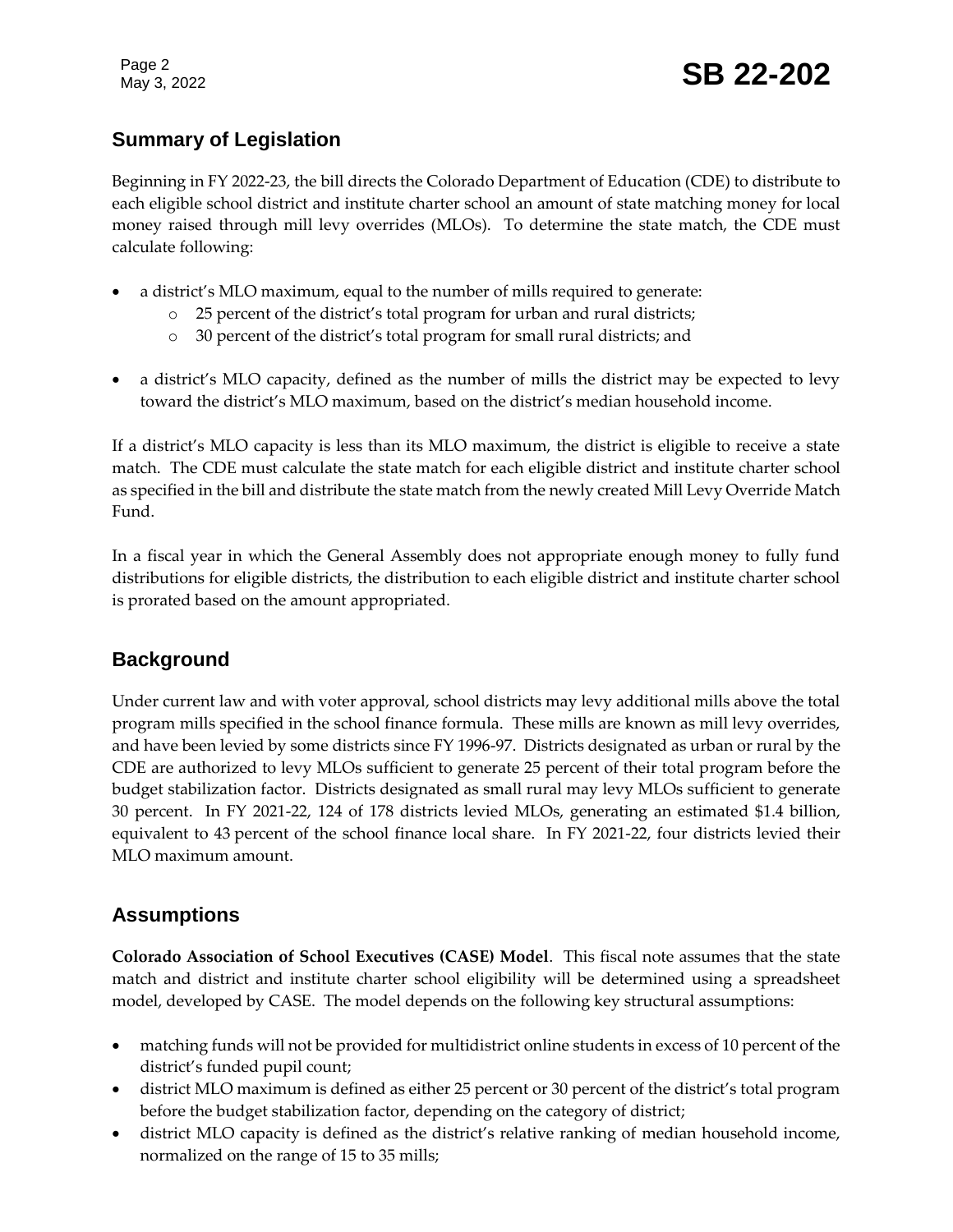- eligible districts are those whose MLO capacity is less than their MLO maximum;
- state support mills are the difference between MLO maximum and MLO capacity;
- district return on investment (ROI) equals support mills divided by MLO capacity;
- district state match equals MLO revenue scaled proportional to district ROI; and
- eligibility of and match amount for institute charter schools is determined by the school district in which they are geographically located.

Figure 1 shows a map of the 30 qualifying districts, and their return on investment for each 1 mill local MLO effort, with the \$20 million appropriation for matching funds contained in the bill.



**Figure 1 Return on Investment from 1 Mill of Local MLO Effort**

*Source: Map prepared by Legislative Council Staff.*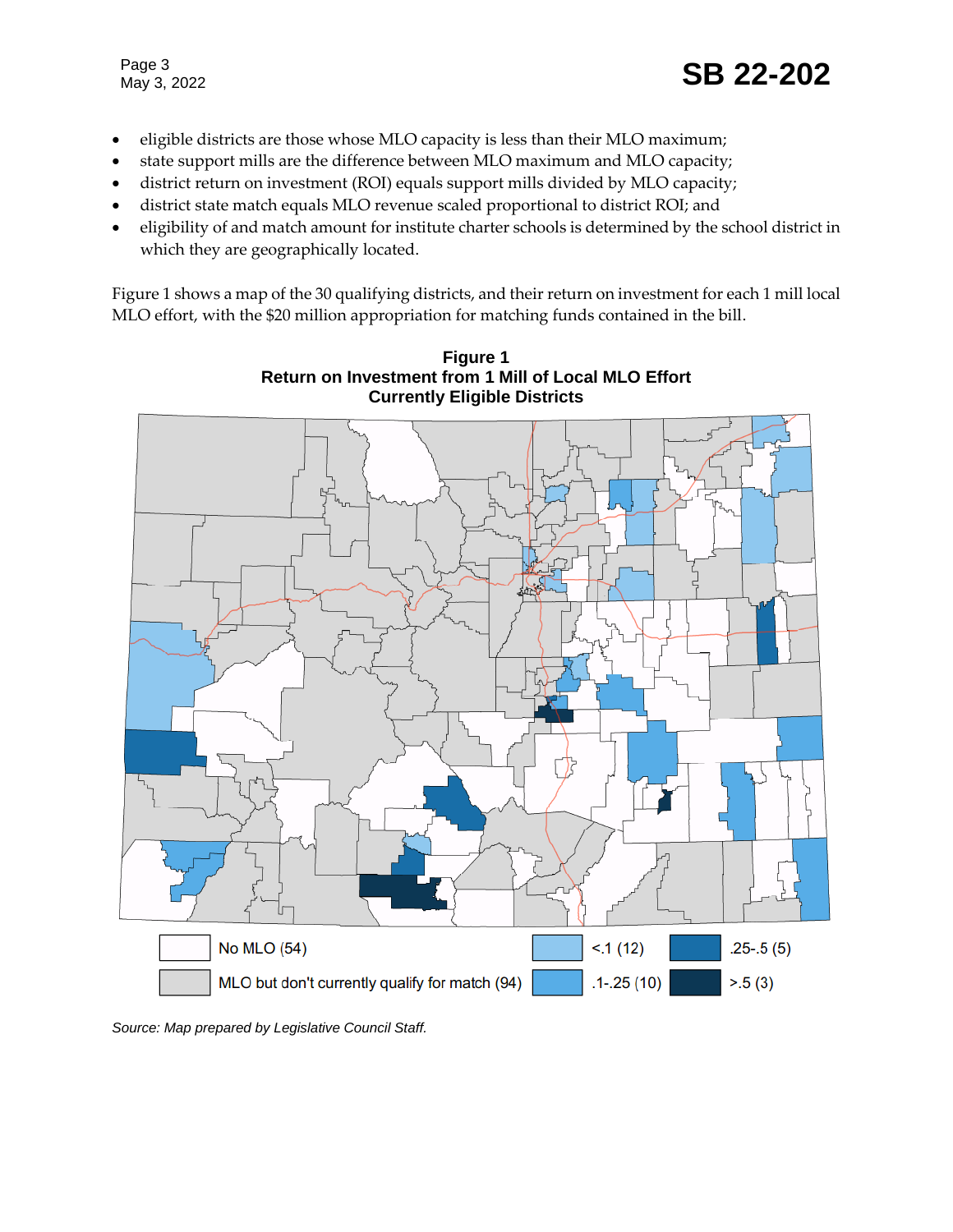### **State Transfers**

The bill transfers \$20,000,000 from the General Fund to the Mill Levy Override Match Fund in FY 2022-23.

#### **State Expenditures**

In FY 2022-23 and thereafter, the bill increases state expenditures in the Colorado Department of Education by an estimated \$20.0 million. Expenditures are shown in Table 2 and detailed below.

|                                           |                   | FY 2022-23   | FY 2023-24   |
|-------------------------------------------|-------------------|--------------|--------------|
| <b>Department of Education</b>            |                   |              |              |
| <b>Personal Services</b>                  |                   | \$34,363     |              |
| <b>Operating Expenses</b>                 |                   | \$675        | ۰            |
| <b>Capital Outlay Costs</b>               |                   | \$6,200      |              |
| State MLO Match                           |                   | \$20,000,000 | \$20,000,000 |
| Centrally Appropriated Costs <sup>1</sup> |                   | \$8,091      |              |
|                                           | <b>Total Cost</b> | \$20,049,239 | \$20,000,000 |
|                                           | <b>Total FTE</b>  | $0.5$ FTE    |              |

#### **Table 2 Expenditures Under Senate Bill 22-202**

<sup>1</sup> *Centrally appropriated costs are not included in the bill's appropriation.*

**MLO state match**. Using FY 2021-22 data and under the assumptions outlined above, the CASE model estimates that 30 districts with existing MLOs would be eligible for a state match. This bill contains a cash fund appropriation of \$20.0 million for state matching funds from the newly created Mill Levy Override Match Fund. Prorated district MLO matching amounts corresponding to the \$20 million appropriation appear in Appendix A.

If all districts enacted MLOs to the maximum allowable level, the model estimates that 72 districts would receive \$165.4 million in state matching funds.

**Department of Education.** CDE personnel will maintain and update the CASE model. District-level data to be maintained include funded pupil count, online pupil count, total program before the budget stabilization factor, online funding, assessed value, MLOs levied, and MLO revenue. CDE must also annually update district-level median household income information, available online. In FY 2022-23 only, 0.5 FTE is required to adapt the CASE model to a format accessible to school districts. The ongoing workload associated with maintaining the model can be accomplished within current appropriations, as the model is populated primarily with information that CDE already calculates in its normal course of business.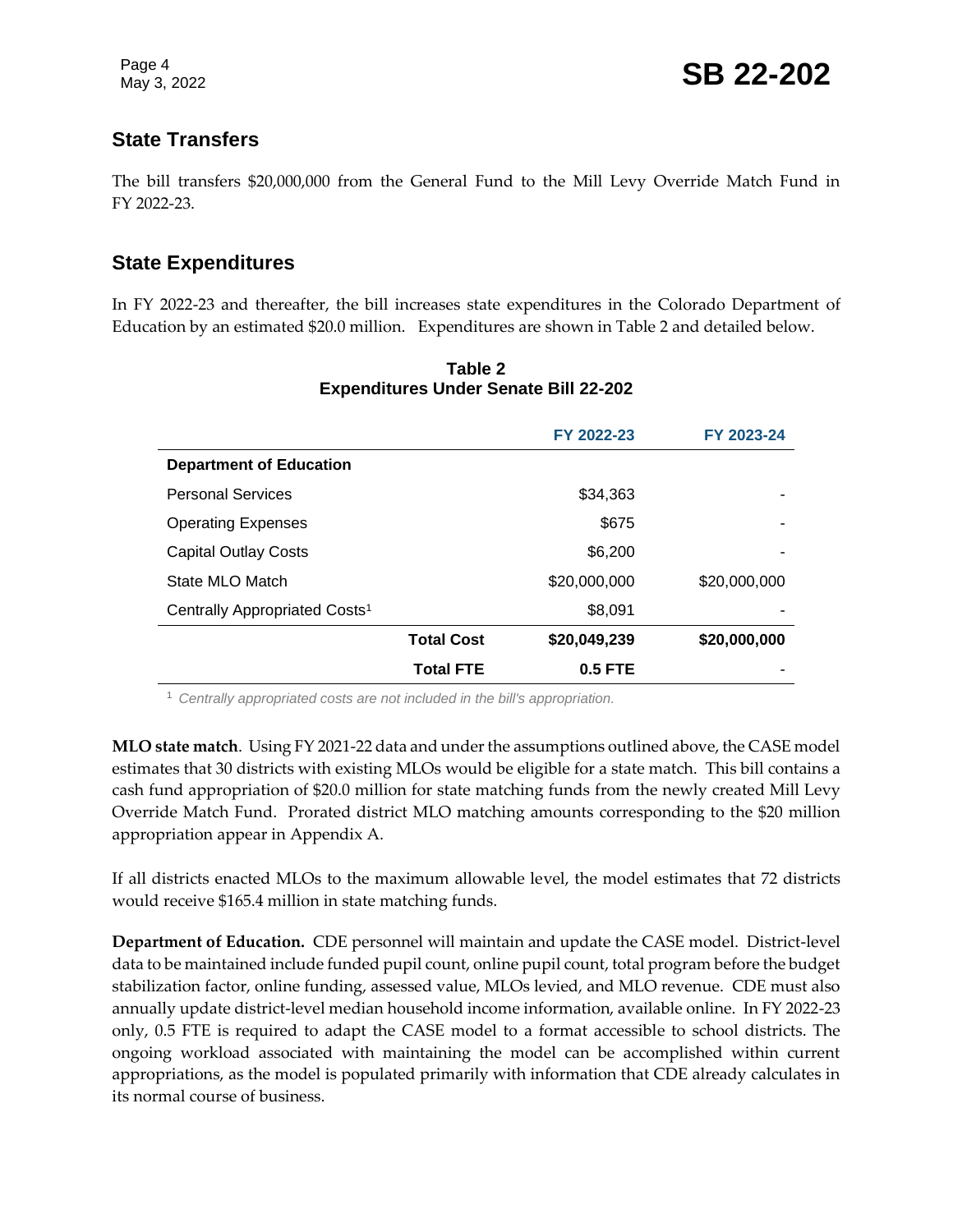**Centrally appropriated costs.** Pursuant to a Joint Budget Committee policy, certain costs associated with this bill are addressed through the annual budget process and centrally appropriated in the Long Bill or supplemental appropriations bills, rather than in this bill. These costs, which include employee insurance and supplemental employee retirement payments, are shown in Table 2.

#### **Other Budget Impacts**

**General Fund reserve.** Under current law, an amount equal to 15 percent of General Fund appropriations must be set aside in the General Fund statutory reserve beginning in FY 2022-23. Based on this fiscal note, the bill is expected to increase the amount of General Fund held in reserve by \$6,186 in FY 2022-23, which will decrease the amount of General Fund available for other purposes.

#### **School District**

This bill is provides a state match to 30 districts with existing MLOs totaling \$20.0 million, in FY-2022 23. Because the appropriation is less than the fully funded amount, district matches are scaled down proportionately. District level return on investment ratios and match amounts for the given appropriation are shown in Appendix A. If all eligible districts passed MLOs up to their maximum, the bill would provide a state match to 72 districts totaling an estimated \$165.4 million.

As discussed above, eligibility will be determined through use of the CASE model, and depends on district funded pupil count, online count, online funding, CSI count, total program before the budget stabilization factor, assessed value, a five-year average of district median household income, and district MLO effort. District eligibility and the amount of state match will be determined by formulas in the bill, and depend on a comparison of each district's MLO maximum effort and MLO capacity. The eligibility of and match amount for institute charter schools is determined by the eligibility and match amount of the school district in which they are geographically located. Match estimates are based on FY 2021-22 data, the latest actual data available.

### **Effective Date**

The bill takes effect upon signature of the Governor, or upon becoming law without his signature.

### **State Appropriations**

For FY 2022-23, the bill requires and contains the following appropriations to the Colorado Department of Education:

- \$20,000,000 from the Mill Levy Override Match Fund; and
- \$41,238 from the General Fund, and an allocation of 0.5 FTE.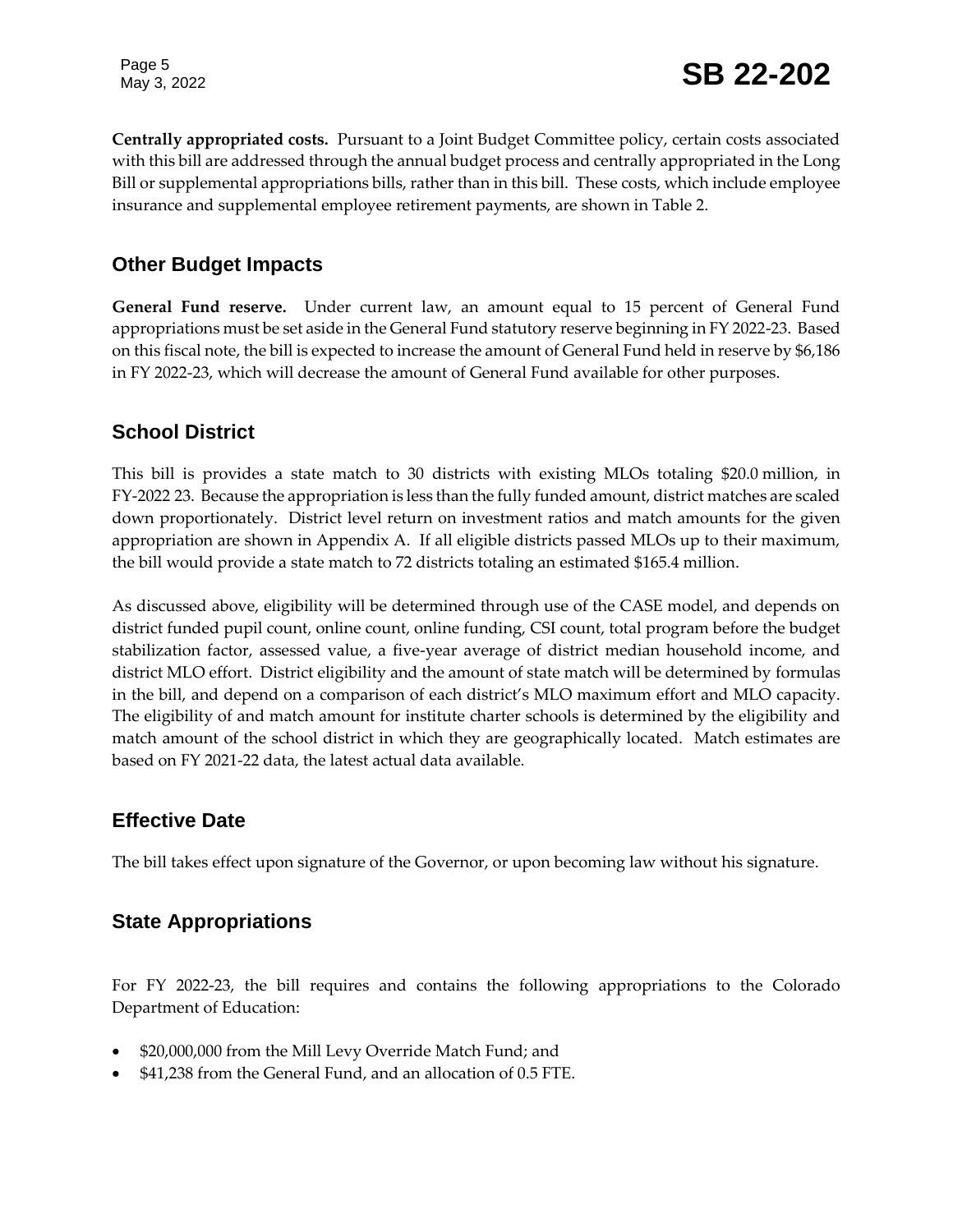## Page 6<br>May 3, 2022 **SB 22-202**

#### **State and Local Government Contacts**

Education Legislative Council Staff Joint Budget Committee Staff School Districts

The revenue and expenditure impacts in this fiscal note represent changes from current law under the bill for each fiscal year. For additional information about fiscal notes, please visit: [leg.colorado.gov/fiscalnotes.](https://leg.colorado.gov/fiscalnotes)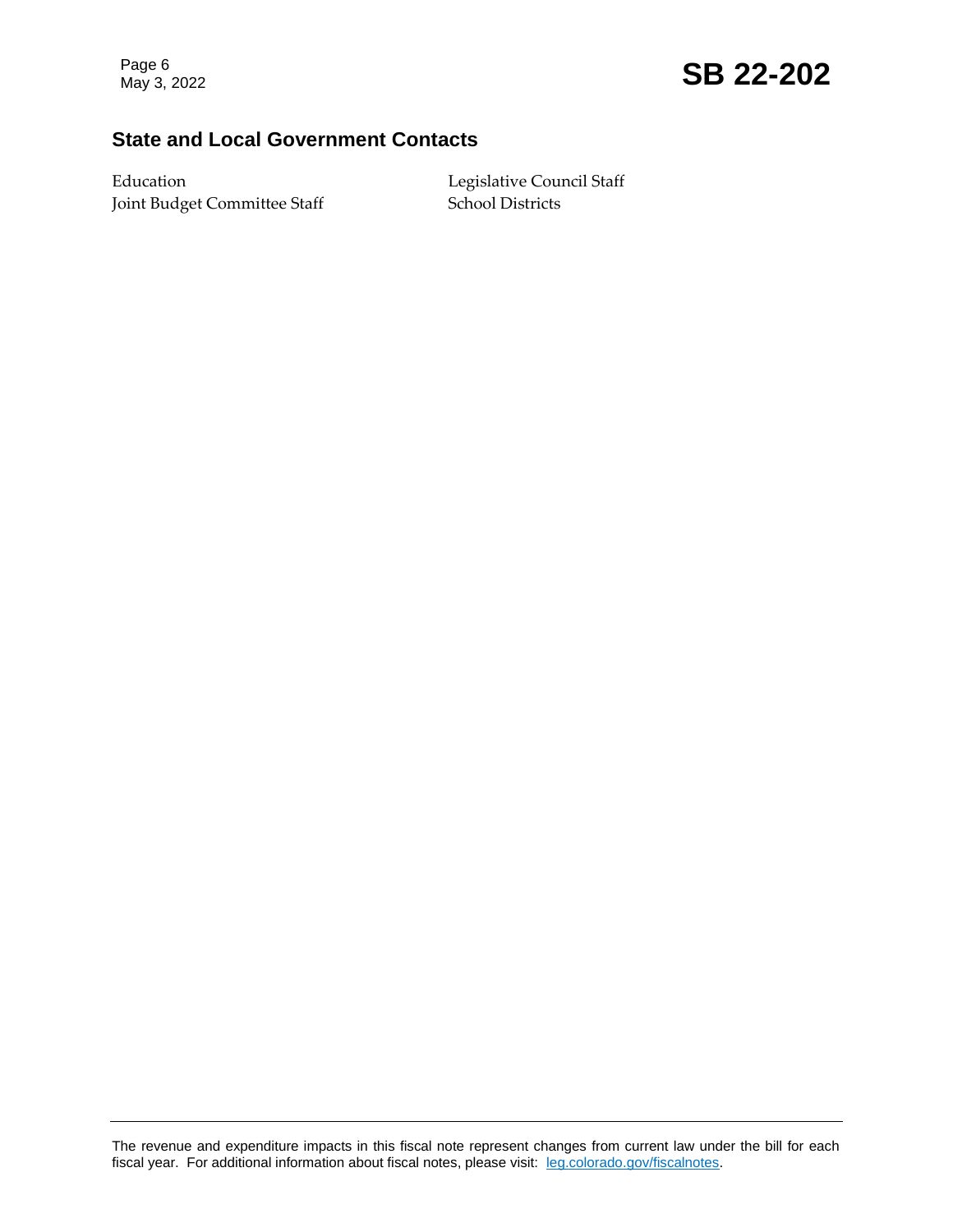|                    |                         | <b>Eligible for</b><br><b>State Match</b> | <b>District Return</b>   | <b>Total State</b> | <b>Total State</b><br><b>Match</b> | <b>Total State</b>     |
|--------------------|-------------------------|-------------------------------------------|--------------------------|--------------------|------------------------------------|------------------------|
| County             | <b>District</b>         |                                           | on Investment            | <b>Portion</b>     |                                    | <b>Match Per Pupil</b> |
| <b>ADAMS</b>       | <b>MAPLETON</b>         |                                           |                          |                    | \$                                 | \$                     |
| <b>ADAMS</b>       | ADAMS 12 FIVE STAR      | Yes                                       | 1.04                     | 0.04               | \$<br>2,457,719                    | \$<br>67.08            |
| <b>ADAMS</b>       | <b>COMMERCE CITY</b>    |                                           |                          |                    | \$                                 | \$                     |
| <b>ADAMS</b>       | <b>BRIGHTON</b>         |                                           |                          |                    | \$                                 | \$                     |
| <b>ADAMS</b>       | <b>BENNETT</b>          |                                           |                          |                    | \$                                 | \$                     |
| <b>ADAMS</b>       | <b>STRASBURG</b>        |                                           |                          |                    | \$                                 | \$                     |
| <b>ADAMS</b>       | <b>WESTMINSTER</b>      | Yes                                       | 1.05                     | 0.05               | \$<br>1,194,811                    | \$<br>140.24           |
| <b>ALAMOSA</b>     | <b>ALAMOSA</b>          |                                           |                          |                    | \$                                 | \$                     |
| <b>ALAMOSA</b>     | SANGRE DE CRISTO        |                                           |                          |                    | \$                                 | \$                     |
| <b>ARAPAHOE</b>    | <b>ENGLEWOOD</b>        |                                           |                          |                    | \$                                 | \$                     |
| <b>ARAPAHOE</b>    | <b>SHERIDAN</b>         |                                           |                          |                    | \$                                 | \$                     |
| ARAPAHOE           | <b>CHERRY CREEK</b>     |                                           |                          |                    | \$                                 | \$                     |
| ARAPAHOE           | <b>LITTLETON</b>        |                                           |                          |                    | \$                                 | \$                     |
| <b>ARAPAHOE</b>    | <b>DEER TRAIL</b>       | Yes                                       | 1.01                     | 0.01               | \$<br>69                           | \$<br>0.23             |
| ARAPAHOE           | <b>AURORA</b>           | Yes                                       | 1.06                     | 0.06               | \$<br>6,635,864                    | \$<br>176.46           |
| ARAPAHOE           | <b>BYERS</b>            |                                           |                          |                    | \$                                 | \$                     |
| <b>ARCHULETA</b>   | <b>ARCHULETA</b>        |                                           |                          |                    | \$                                 | \$                     |
| <b>BACA</b>        | <b>WALSH</b>            | Yes                                       | 1.11                     | 0.11               | \$<br>19,623                       | \$<br>127.84           |
| <b>BACA</b>        | <b>PRITCHETT</b>        |                                           |                          |                    | \$                                 | \$                     |
| <b>BACA</b>        | SPRINGFIELD             |                                           |                          |                    | \$                                 | \$                     |
| <b>BACA</b>        | VILAS                   |                                           |                          |                    | \$                                 | \$                     |
| <b>BACA</b>        | <b>CAMPO</b>            |                                           |                          |                    | \$                                 | \$                     |
| <b>BENT</b>        | <b>LAS ANIMAS</b>       |                                           |                          |                    | \$                                 | \$                     |
| <b>BENT</b>        | <b>MCCLAVE</b>          | Yes                                       | 1.21                     | 0.21               | \$<br>26,868                       | \$<br>115.07           |
| <b>BOULDER</b>     | ST VRAIN                |                                           |                          |                    | \$                                 | \$                     |
| <b>BOULDER</b>     | <b>BOULDER</b>          |                                           |                          |                    | \$                                 | \$                     |
| <b>CHAFFEE</b>     | <b>BUENA VISTA</b>      |                                           |                          |                    | \$                                 | \$                     |
| <b>CHAFFEE</b>     | <b>SALIDA</b>           |                                           |                          |                    | \$                                 | \$                     |
| <b>CHEYENNE</b>    | <b>KIT CARSON</b>       |                                           |                          |                    | \$                                 | \$                     |
| <b>CHEYENNE</b>    | <b>CHEYENNE</b>         |                                           |                          |                    | \$                                 | \$                     |
| <b>CLEAR CREEK</b> | <b>CLEAR CREEK</b>      |                                           |                          |                    | \$                                 | \$                     |
| <b>CONEJOS</b>     | NORTH CONEJOS           | Yes                                       | 2.00                     | 1.00               | \$<br>190,085                      | \$<br>179.90           |
| <b>CONEJOS</b>     | SANFORD                 |                                           |                          |                    | \$                                 | \$                     |
| <b>CONEJOS</b>     | SOUTH CONEJOS           |                                           |                          |                    | \$                                 | \$                     |
| <b>COSTILLA</b>    | <b>CENTENNIAL</b>       |                                           |                          |                    | \$                                 | \$                     |
| <b>COSTILLA</b>    | SIERRA GRANDE           |                                           |                          |                    | \$                                 | \$                     |
| <b>CROWLEY</b>     | <b>CROWLEY</b>          | Yes                                       | 1.12                     | 0.12               | \$<br>38,872                       | \$<br>90.61            |
| <b>CUSTER</b>      | <b>WESTCLIFFE</b>       |                                           |                          |                    | \$                                 | \$                     |
| <b>DELTA</b>       | <b>DELTA</b>            |                                           |                          |                    | \$                                 | \$                     |
| <b>DENVER</b>      | <b>DENVER</b>           |                                           |                          |                    | \$                                 | \$                     |
| <b>DOLORES</b>     | <b>DOLORES</b>          |                                           |                          |                    | \$                                 | \$                     |
| <b>DOUGLAS</b>     | <b>DOUGLAS</b>          |                                           |                          |                    | \$                                 | \$                     |
| <b>EAGLE</b>       | <b>EAGLE</b>            |                                           |                          |                    | \$                                 | \$                     |
| <b>ELBERT</b>      | <b>ELIZABETH</b>        |                                           |                          |                    | \$                                 | \$                     |
| <b>ELBERT</b>      | <b>KIOWA</b>            |                                           |                          |                    | \$                                 | \$                     |
| <b>ELBERT</b>      | <b>BIG SANDY</b>        |                                           |                          |                    | \$                                 | \$                     |
| <b>ELBERT</b>      | <b>ELBERT</b>           |                                           |                          |                    | \$                                 | \$                     |
| <b>ELBERT</b>      | <b>AGATE</b>            |                                           |                          |                    | \$                                 | \$                     |
| EL PASO            | <b>CALHAN</b>           |                                           |                          |                    | \$                                 | \$                     |
| EL PASO            | <b>HARRISON</b>         | Yes                                       | 1.32                     | 0.32               | \$<br>1,865,964                    | \$<br>142.58           |
| EL PASO            | WIDEFIELD               | Yes                                       | 1.14                     | 0.14               | 570,563<br>\$                      | 61.53<br>\$            |
| EL PASO            | <b>FOUNTAIN</b>         | Yes                                       | 2.06                     | 1.06               | 1,076,753<br>\$                    | 132.00<br>\$           |
| EL PASO            | <b>COLORADO SPRINGS</b> |                                           |                          |                    | \$                                 | \$                     |
| EL PASO            | CHEYENNE MOUNTAIN       |                                           | $\overline{\phantom{a}}$ |                    | \$                                 | \$<br>$\overline{a}$   |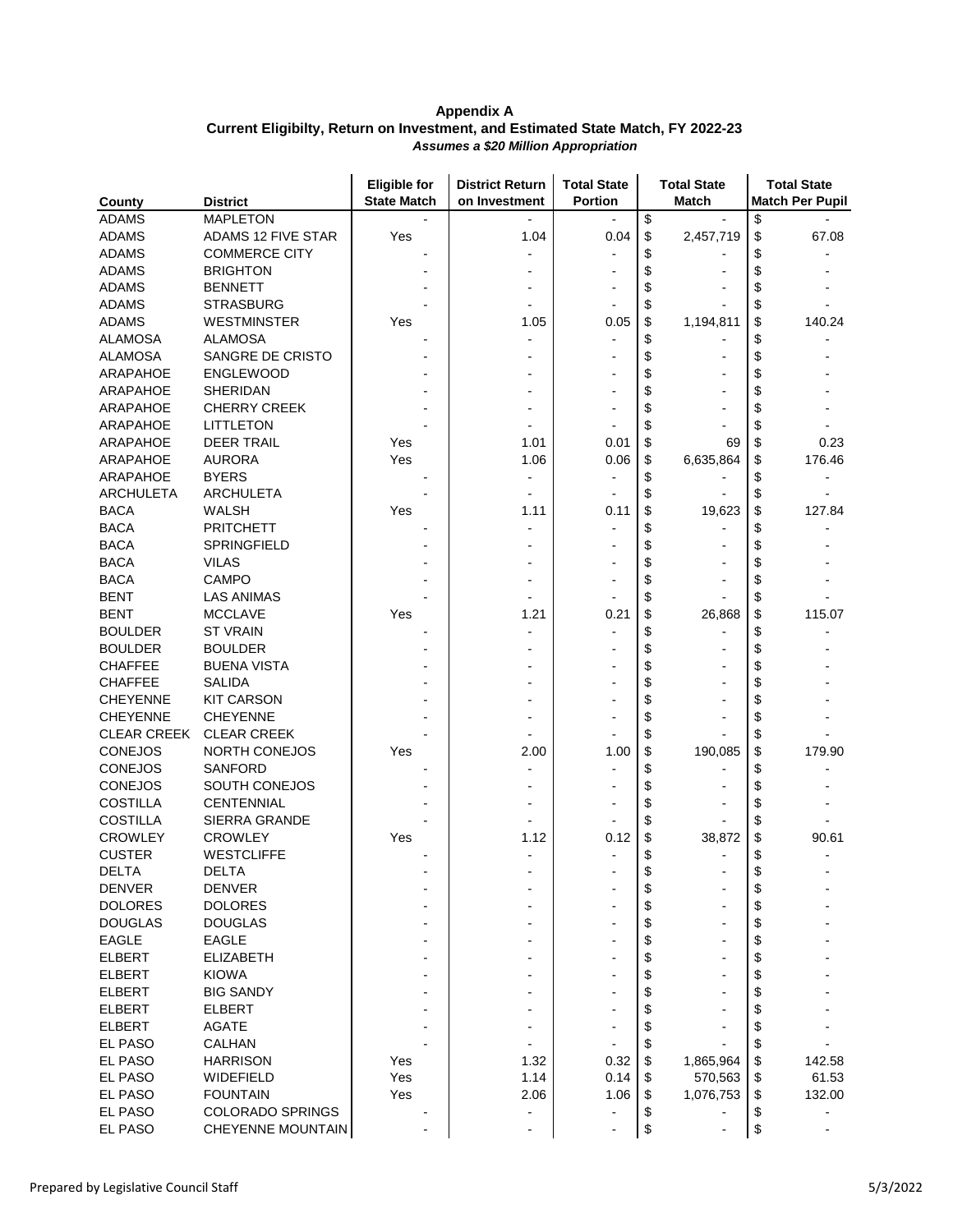|                   |                                  | <b>Eligible for</b> | <b>District Return</b> | <b>Total State</b> |                      | <b>Total State</b> |          | <b>Total State</b>     |
|-------------------|----------------------------------|---------------------|------------------------|--------------------|----------------------|--------------------|----------|------------------------|
| County            | <b>District</b>                  | <b>State Match</b>  | on Investment          | Portion            |                      | <b>Match</b>       |          | <b>Match Per Pupil</b> |
| EL PASO           | <b>MANITOU SPRINGS</b>           |                     |                        |                    | \$                   | $\blacksquare$     | \$       |                        |
| EL PASO           | <b>ACADEMY</b>                   |                     |                        |                    | \$                   |                    | \$       |                        |
| EL PASO           | <b>ELLICOTT</b>                  |                     |                        |                    | \$                   |                    | \$       |                        |
| EL PASO           | <b>PEYTON</b>                    | Yes                 | 1.03                   | 0.03               | \$                   | 11,724             | \$       | 19.60                  |
| EL PASO           | <b>HANOVER</b>                   |                     |                        |                    | \$                   |                    | \$       |                        |
| EL PASO           | LEWIS-PALMER                     |                     |                        |                    | \$                   |                    | \$       |                        |
| EL PASO           | <b>FALCON</b>                    | Yes                 | 1.12                   | 0.12               | \$                   | 2,776,526          | \$       | 90.24                  |
| EL PASO           | <b>EDISON</b>                    |                     |                        |                    | \$                   |                    | \$       |                        |
| EL PASO           | MIAMI-YODER                      | Yes                 | 1.14                   | 0.14               | \$                   | 4,178              | \$       | 14.11                  |
| <b>FREMONT</b>    | <b>CANON CITY</b>                |                     |                        |                    | \$                   |                    | \$       |                        |
| <b>FREMONT</b>    | <b>FLORENCE</b>                  |                     |                        |                    | \$                   |                    | \$       |                        |
| <b>FREMONT</b>    | <b>COTOPAXI</b>                  |                     |                        |                    | \$                   |                    | \$       |                        |
| <b>GARFIELD</b>   | <b>ROARING FORK</b>              |                     |                        |                    | \$                   |                    | \$       |                        |
| <b>GARFIELD</b>   | <b>RIFLE</b>                     |                     |                        |                    | \$                   |                    | \$       |                        |
| <b>GARFIELD</b>   | PARACHUTE                        |                     |                        |                    | \$                   |                    | \$       |                        |
| <b>GILPIN</b>     | <b>GILPIN</b>                    |                     |                        |                    | \$                   |                    | \$       |                        |
| <b>GRAND</b>      | <b>WEST GRAND</b>                |                     |                        |                    | \$                   |                    | \$       |                        |
| <b>GRAND</b>      | <b>EAST GRAND</b>                |                     |                        |                    | \$                   |                    | \$       |                        |
| <b>GUNNISON</b>   | <b>GUNNISON</b>                  |                     |                        |                    | \$                   |                    | \$       |                        |
| <b>HINSDALE</b>   | <b>HINSDALE</b>                  |                     |                        |                    | \$                   |                    | \$       |                        |
| <b>HUERFANO</b>   | <b>HUERFANO</b>                  |                     |                        |                    | \$                   |                    | \$       |                        |
| <b>HUERFANO</b>   | LA VETA                          |                     |                        |                    | \$                   |                    | \$       |                        |
| <b>JACKSON</b>    | <b>NORTH PARK</b>                |                     |                        |                    | \$                   |                    | \$       |                        |
| <b>JEFFERSON</b>  | <b>JEFFERSON</b>                 |                     |                        |                    | \$                   |                    | \$       |                        |
| <b>KIOWA</b>      | EADS                             |                     |                        |                    | \$                   |                    | \$       |                        |
| <b>KIOWA</b>      | <b>PLAINVIEW</b>                 | Yes                 | 1.14                   | 0.14               | \$                   | 9,238              | \$       | 105.58                 |
| <b>KIT CARSON</b> | ARRIBA-FLAGLER                   |                     |                        |                    | \$                   |                    | \$       |                        |
| <b>KIT CARSON</b> | <b>HI PLAINS</b>                 |                     |                        |                    | \$                   |                    | \$       |                        |
| <b>KIT CARSON</b> | <b>STRATTON</b>                  | Yes                 | 1.25                   | 0.25               | \$                   | 49,362             | \$       | 227.47                 |
| <b>KIT CARSON</b> | <b>BETHUNE</b>                   |                     |                        |                    | \$                   |                    | \$       |                        |
| <b>KIT CARSON</b> | <b>BURLINGTON</b>                |                     |                        |                    | \$                   |                    | \$       |                        |
| LAKE              | LAKE                             |                     |                        |                    | \$                   |                    | \$       |                        |
| <b>LA PLATA</b>   | <b>DURANGO</b>                   |                     |                        |                    | \$                   |                    | \$       |                        |
| <b>LA PLATA</b>   | <b>BAYFIELD</b>                  |                     |                        |                    | \$                   |                    | \$       |                        |
| <b>LA PLATA</b>   | <b>IGNACIO</b>                   |                     |                        |                    | \$                   |                    | \$       |                        |
| LARIMER           | <b>POUDRE</b>                    |                     |                        |                    | \$                   |                    | \$       |                        |
| LARIMER           | <b>THOMPSON</b>                  |                     |                        |                    | \$                   |                    | \$       |                        |
| LARIMER           | <b>ESTES PARK</b>                |                     |                        |                    | \$                   |                    | \$       |                        |
| <b>LAS ANIMAS</b> | TRINIDAD                         |                     |                        |                    | \$                   |                    | \$       |                        |
| <b>LAS ANIMAS</b> | <b>PRIMERO</b>                   |                     |                        |                    | \$                   |                    | \$       |                        |
| <b>LAS ANIMAS</b> | <b>HOEHNE</b>                    |                     |                        |                    | \$                   |                    | \$       |                        |
| <b>LAS ANIMAS</b> | <b>AGUILAR</b>                   |                     |                        |                    | \$                   | ۰                  | \$       |                        |
| <b>LAS ANIMAS</b> | <b>BRANSON</b>                   |                     |                        |                    | \$                   |                    | \$       |                        |
| <b>LAS ANIMAS</b> | <b>KIM</b>                       |                     |                        |                    | \$                   |                    | \$       |                        |
| <b>LINCOLN</b>    | GENOA-HUGO                       |                     |                        |                    | \$                   |                    | \$       |                        |
| <b>LINCOLN</b>    | <b>LIMON</b>                     |                     |                        |                    | \$                   |                    | \$       |                        |
| <b>LINCOLN</b>    | <b>KARVAL</b>                    |                     |                        |                    | \$                   |                    | \$       |                        |
| LOGAN             | <b>VALLEY</b>                    |                     |                        |                    | \$                   |                    | \$       |                        |
| LOGAN             | <b>FRENCHMAN</b>                 |                     |                        |                    | \$                   |                    | \$       |                        |
| LOGAN             | <b>BUFFALO</b>                   |                     |                        |                    | \$                   |                    | \$       |                        |
| LOGAN             | PLATEAU                          |                     |                        |                    | \$                   |                    |          |                        |
| <b>MESA</b>       |                                  |                     |                        |                    |                      |                    | \$       |                        |
| <b>MESA</b>       | <b>DEBEQUE</b><br>PLATEAU VALLEY |                     |                        |                    | \$                   |                    | \$<br>\$ |                        |
| <b>MESA</b>       | <b>MESA VALLEY</b>               |                     |                        |                    | \$                   |                    |          |                        |
|                   |                                  | Yes                 | 1.03                   | 0.03               | \$                   | 404,141            | \$       | 19.20                  |
| <b>MINERAL</b>    | CREEDE                           |                     |                        |                    | $\pmb{\mathfrak{P}}$ |                    | \$       |                        |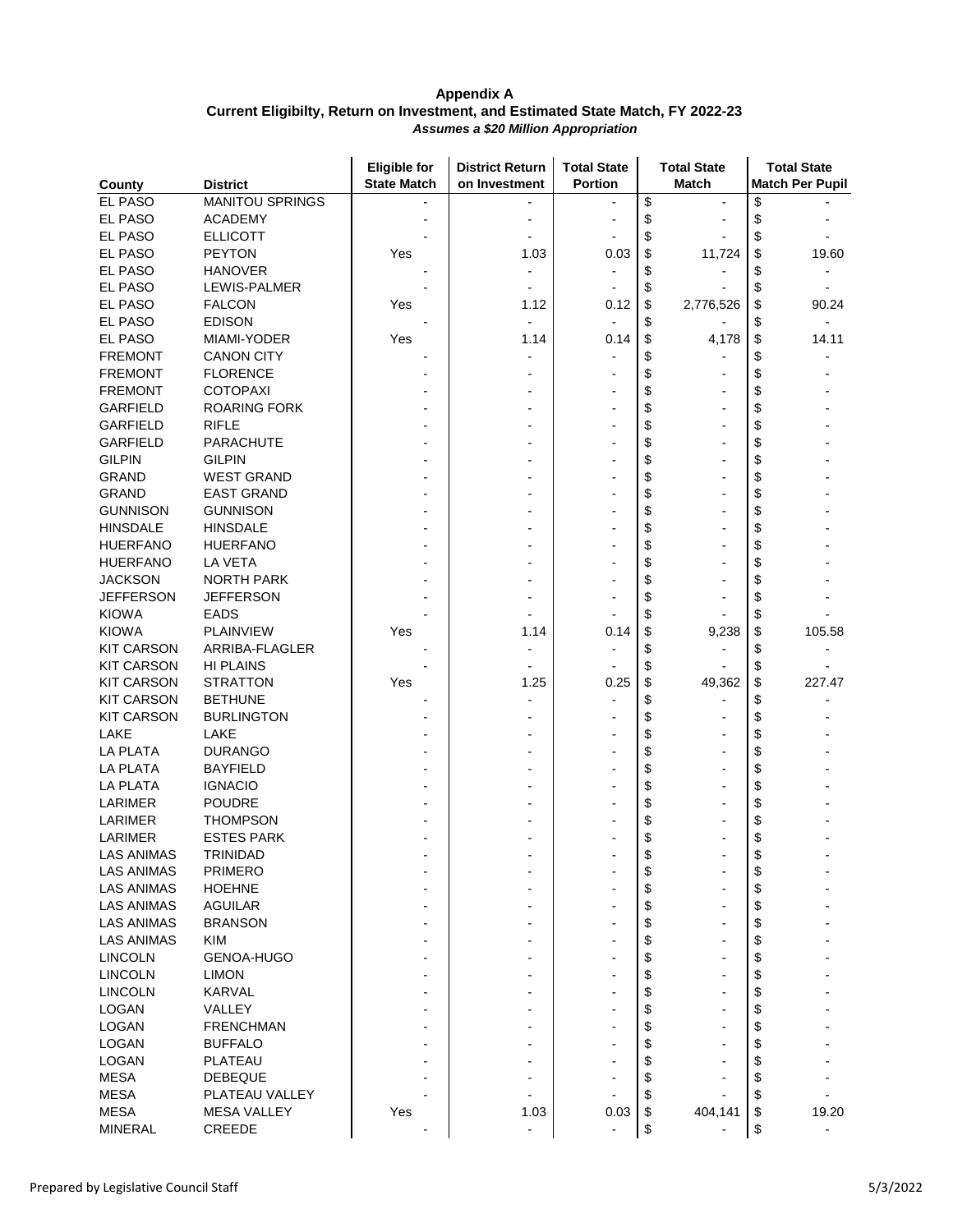|                                |                        | <b>Eligible for</b> | <b>District Return</b> | <b>Total State</b> | <b>Total State</b>   | <b>Total State</b>     |
|--------------------------------|------------------------|---------------------|------------------------|--------------------|----------------------|------------------------|
| County                         | <b>District</b>        | <b>State Match</b>  | on Investment          | <b>Portion</b>     | <b>Match</b>         | <b>Match Per Pupil</b> |
| <b>MOFFAT</b>                  | <b>MOFFAT</b>          |                     |                        |                    | \$<br>$\blacksquare$ | \$                     |
| <b>MONTEZUMA</b>               | <b>MONTEZUMA</b>       |                     |                        |                    | \$                   | \$                     |
| <b>MONTEZUMA</b>               | <b>DOLORES</b>         | Yes                 | 1.14                   | 0.14               | \$<br>55,948         | \$<br>82.25            |
| <b>MONTEZUMA</b>               | <b>MANCOS</b>          | Yes                 | 1.15                   | 0.15               | \$<br>50,445         | 108.13<br>\$           |
| <b>MONTROSE</b>                | <b>MONTROSE</b>        |                     | $\overline{a}$         |                    | \$                   | \$<br>$\blacksquare$   |
| <b>MONTROSE</b>                | <b>WEST END</b>        | Yes                 | 1.42                   | 0.42               | \$<br>104,517        | \$<br>419.24           |
| <b>MORGAN</b>                  | <b>BRUSH</b>           |                     |                        |                    | \$                   | \$                     |
| <b>MORGAN</b>                  | FT. MORGAN             | Yes                 | 1.05                   | 0.05               | \$<br>29,996         | \$<br>8.97             |
| <b>MORGAN</b>                  | <b>WELDON</b>          | Yes                 | 1.17                   | 0.17               | \$<br>1,618          | \$<br>7.60             |
| <b>MORGAN</b>                  | <b>WIGGINS</b>         |                     |                        |                    | \$                   | \$                     |
| <b>OTERO</b>                   | <b>EAST OTERO</b>      |                     |                        |                    | \$                   | \$                     |
| <b>OTERO</b>                   | ROCKY FORD             |                     |                        |                    | \$                   |                        |
| <b>OTERO</b>                   | MANZANOLA              |                     |                        |                    | \$                   | \$                     |
| <b>OTERO</b>                   | <b>FOWLER</b>          |                     |                        |                    | \$                   | \$                     |
| <b>OTERO</b>                   | <b>CHERAW</b>          |                     |                        |                    | \$                   | \$                     |
| <b>OTERO</b>                   | <b>SWINK</b>           | Yes                 | 1.63                   | 0.63               | \$<br>9,604          | \$<br>29.89            |
| <b>OURAY</b>                   | <b>OURAY</b>           |                     |                        |                    | \$                   | \$                     |
| <b>OURAY</b>                   | <b>RIDGWAY</b>         |                     |                        |                    | \$                   | \$                     |
| <b>PARK</b>                    | PLATTE CANYON          |                     |                        |                    | \$                   | \$                     |
|                                |                        |                     |                        |                    |                      |                        |
| <b>PARK</b>                    | <b>PARK</b>            |                     |                        |                    | \$                   | \$                     |
| <b>PHILLIPS</b>                | <b>HOLYOKE</b>         | Yes                 | 1.05                   | 0.05               | \$<br>26,113         | \$<br>43.61            |
| <b>PHILLIPS</b>                | <b>HAXTUN</b>          |                     |                        |                    | \$                   | \$                     |
| <b>PITKIN</b>                  | <b>ASPEN</b>           |                     |                        |                    | \$                   | \$                     |
| <b>PROWERS</b>                 | <b>GRANADA</b>         |                     |                        |                    | \$                   | \$                     |
| <b>PROWERS</b>                 | LAMAR                  |                     |                        |                    | \$                   | \$                     |
| <b>PROWERS</b>                 | <b>HOLLY</b>           |                     |                        |                    | \$                   | \$                     |
| <b>PROWERS</b>                 | WILEY                  |                     |                        |                    | \$                   | \$                     |
| <b>PUEBLO</b>                  | PUEBLO CITY            |                     |                        |                    | \$                   | \$                     |
| <b>PUEBLO</b>                  | PUEBLO RURAL           |                     |                        |                    | \$                   | \$                     |
| RIO BLANCO                     | <b>MEEKER</b>          |                     |                        |                    | \$                   | \$                     |
| RIO BLANCO                     | <b>RANGELY</b>         |                     |                        |                    | \$                   | \$                     |
| RIO GRANDE                     | <b>DEL NORTE</b>       |                     |                        |                    | \$                   | \$                     |
| <b>RIO GRANDE</b>              | <b>MONTE VISTA</b>     | Yes                 | 1.32                   | 0.32               | \$<br>62,748         | \$<br>57.94            |
| RIO GRANDE                     | <b>SARGENT</b>         | Yes                 | 1.02                   | 0.02               | \$<br>1,512          | \$<br>4.31             |
| <b>ROUTT</b>                   | <b>HAYDEN</b>          |                     |                        |                    | \$                   | \$                     |
| <b>ROUTT</b>                   | STEAMBOAT SPRINGS      |                     |                        |                    | \$                   | \$                     |
| <b>ROUTT</b>                   | SOUTH ROUTT            |                     |                        |                    | \$                   |                        |
| <b>SAGUACHE</b>                | <b>MOUNTAIN VALLEY</b> |                     |                        |                    | \$                   | \$                     |
| SAGUACHE                       | <b>MOFFAT</b>          | Yes                 | 1.36                   | 0.36               | 85,095<br>Φ          | 379.04<br>Φ            |
| <b>SAGUACHE</b>                | <b>CENTER</b>          |                     |                        |                    | \$                   | \$                     |
| <b>SAN JUAN</b>                | <b>SILVERTON</b>       |                     |                        |                    | \$                   |                        |
| <b>SAN MIGUEL</b>              | <b>TELLURIDE</b>       |                     |                        |                    | \$                   | \$                     |
| <b>SAN MIGUEL</b>              | <b>NORWOOD</b>         |                     |                        |                    | \$                   |                        |
| <b>SEDGWICK</b>                | <b>JULESBURG</b>       |                     |                        |                    | \$                   | \$                     |
| <b>SEDGWICK</b>                | PLATTE VALLEY          | Yes                 | 1.08                   | 0.08               | \$<br>5,713          | 40.38<br>S             |
| <b>SUMMIT</b>                  | <b>SUMMIT</b>          |                     |                        |                    |                      |                        |
|                                |                        |                     |                        |                    | \$                   | \$                     |
| <b>TELLER</b><br><b>TELLER</b> | <b>CRIPPLE CREEK</b>   |                     |                        |                    | \$                   | \$                     |
|                                | <b>WOODLAND PARK</b>   |                     |                        |                    | \$                   | \$                     |
| <b>WASHINGTON</b>              | <b>AKRON</b>           |                     |                        |                    | \$<br>۰              | \$                     |
| <b>WASHINGTON</b>              | ARICKAREE              |                     |                        |                    | \$                   |                        |
| <b>WASHINGTON</b>              | <b>OTIS</b>            |                     |                        |                    | \$                   | \$                     |
| <b>WASHINGTON</b>              | <b>LONE STAR</b>       |                     |                        |                    | \$                   | \$                     |
| <b>WASHINGTON</b>              | <b>WOODLIN</b>         |                     |                        |                    | \$                   | \$                     |
| WELD                           | <b>GILCREST</b>        |                     |                        |                    | \$                   | \$                     |
| WELD                           | EATON                  |                     |                        |                    | \$                   | \$                     |